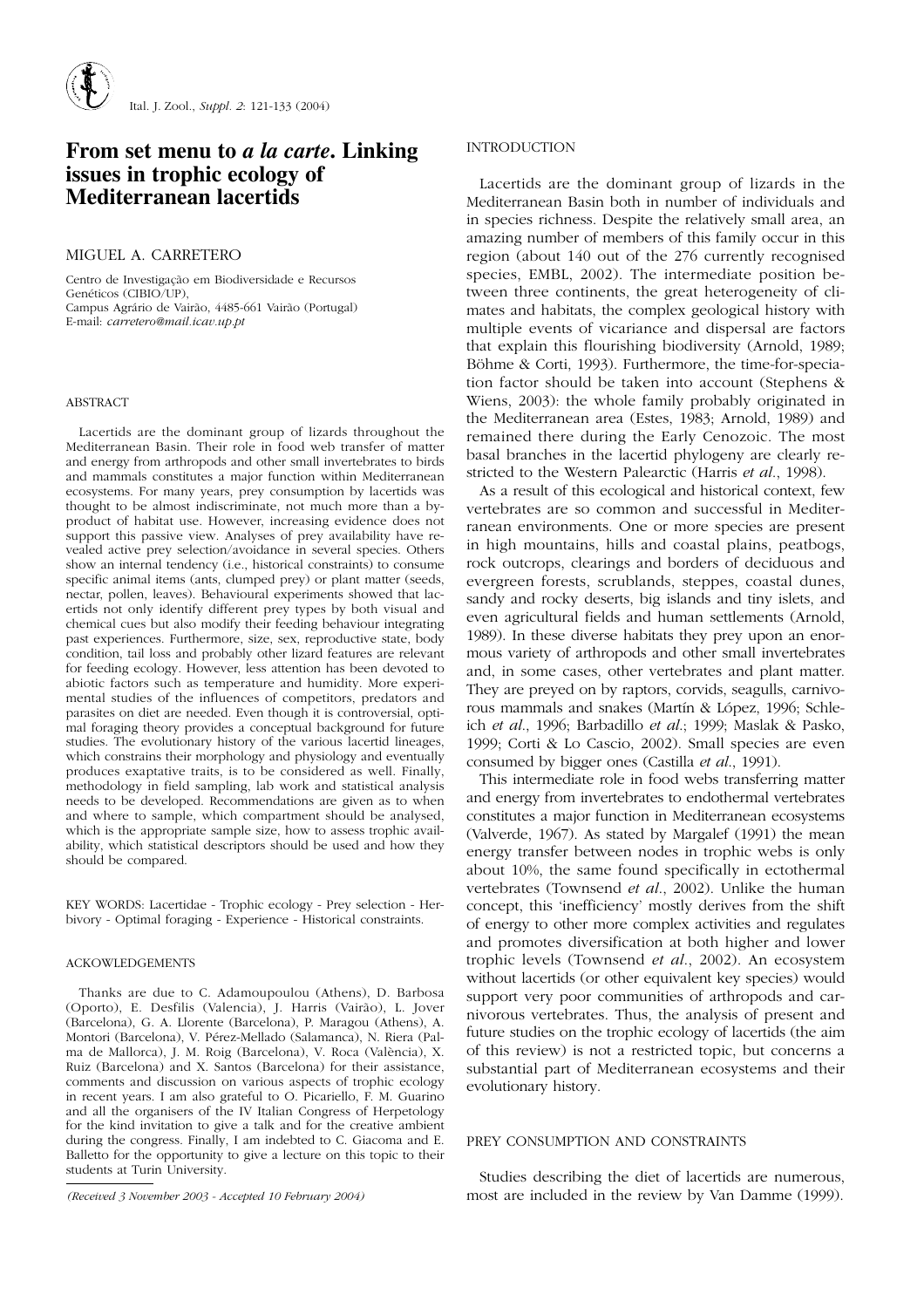Almost all Orders of Arthropoda, some Gastropoda, very small vertebrates and even some plant elements can be consumed by lacertids. Most species (but not all) are active foragers and show generalist diets with no apparent specialisations (Díaz, 1995). Although studies vary in method greatly, their general findings are that the diet of a species changes with the size (and sometimes sex) of the lizard, season and site within the same species. However, different species analysed in the same place and time do not consume exactly the same prey. As for many years, prey consumption by lacertids was thought to be almost indiscriminate (Avery, 1966; Arnold, 1987; Mou, 1987), this intra- and interspecific variation was interpreted as a secondary consequence of changes in prey availability between (micro) habitats used by different species and classes (Arnold, 1987; Capula & Luiselli, 1994) or between different seasons.

The only exception admitted was the constraints derived from morphology (i.e., gape) and its functional derivations (i.e., bite force). As a rule, within a species, juvenile lacertids do not eat the biggest items consumed by adults which, however, do not neglect small prey. As a result, the distribution of prey sizes consumed follows a logarithmic pattern, with juveniles differing from adults in modal values (Fig. 1). This has been interpreted as lack of selection in prey size (Pianka, 1986). Correlation between lizard and prey sizes is usually weak and variance explained increases only when the biggest prey consumed by individual is considered (Fig. 1). As male lacertids have larger heads that females of the same size (Arnold, 1987), they are expected to consume relatively larger prey. Big heads primarily evolved as a result of sexual selection for male-male combat and female holding during copulation (Olsson & Madsen, 1999; Herrel *et al*., 1996). However, increased gape and bite force undoubtedly spread the food spectrum mechanically available for males (Herrel *et al*., 1999, 2001) and natural selection could contribute to maintaining or increasing this dimorphism in order to decrease trophic competition between sexes if food resources were restricted.

In contrast with other lizard groups (Pérez-Mellado & De la Riva, 1993; Perry, 1996), evidence of trophic niche divergence between sexes in lacertids is limited. Although male *Gallotia galloti* were able to crush harder prey than females in the lab, both sexes exceeded the bite force required for eating the usual prey (Herrel *et al*., 1999). Furthermore, male *Lacerta (Zootoca) vivipara* ate in the field some extremely large prey not consumed by females (Roig J. M. *et al*., 1998, *Abstract* in III Int. Symp. Lacertids of Mediterranean Basin, Cres, Croatia: 70), but the food spectrum of both sexes remained essentially the same (Fig. 1).

Similar constraints may also explain some interspecific differences in diet. Contribution of hard prey such as Coleoptera tends to increase with snout vent length (SVL) in lacertids at species level (Araujo, 1990, M.D. dissertation, University of Lisbon; Carretero & Llorente, 1991) and species of similar SVL but different head size

differed in their consumption of hard prey (Herrel *et al*., 2001; Verwaijen *et al*., 2002). However, there is no clear direct relationship between prey and predator sizes across species. For instance, *Acanthodactylus erythrurus* was bigger but ate smaller prey than sympatric *Psammodromus algirus* (Carretero & Llorente, 1993) and *Podarcis pityusensis* and *P*. *hispanica* living together consumed similar prey sizes although the former was much bigger (Carretero & Llorente, 2001).

## PREY SELECTION

Microhabitat and seasonal heterogeneity of potential prey, along with morphological constraints, are, nevertheless, insufficient to explain the patterns of diet variation observed in lacertids. Increasing evidence supports prey selection (Heulin, 1986; Pollo & Pérez-Mellado, 1988; Díaz & Carrascal, 1990, 1993; Domínguez & Salvador, 1990; Pérez-Mellado *et al*., 1991; Gil *et al*., 1993).

All species studied ate prey sizes in different proportion as available but some shifted to bigger sizes (Díaz & Carrascal, 1990; Domínguez & Salvador, 1990; Gil *et al*., 1993) whereas others took smaller ones (Roig J. M. *et al*., 1998, *Abstract* in III Int. Symp. Lacertids of Mediterranean Basin. Cres, Croatia: 70). Prey taxa were also subject to selection, but the same divergent patterns were observed. For instance, ants were rejected by *P*. *algirus*, *L*. *schreiberi, L*. *monticola, L*. (*Z*.) *vivipara* and *Podarcis bocagei* (Díaz & Carrascal, 1990; Domínguez & Salvador, 1990; Pérez-Mellado *et al*., 1991), but positively selected by *P*. *hispanicus* and *A*. *erythrurus*, (Pollo & Pérez-Mellado, 1988; Gil *et al*., 1993).

In the framework of foraging theory (Schoener, 1971; Stephens & Krebs, 1986), Díaz (1995) enumerated five major factors involved in foraging choice by lacertids: time constraints, movement minimisation, nutrient optimisation, predation risk and body temperature, although others could probably be added. The lack of correlation between prey size and profitability (energy input/ handling time) within and between taxa suggest that, even for those species selecting for bigger prey, lacertids are not simply maximising energy intake (Díaz & Carrascal, 1993). When size is excluded, soft, rounded prey are more profitable than elongated, heavily chitinised ones (Díaz & Carrascal, 1993) because the handling time involved is lower.

In the Mediterranean regions, not only lizards' prey availability but also their time budgets may suffer strong seasonal changes. In *P*. *algirus* from Central Spain, adults tended to eat small prey in early spring and large in midsummer (Díaz & Carrascal, 1993). This result was interpreted as a shift in foraging priorities in line with the phenology of this species (Díaz *et al*., 1994; Díaz, 1995). At the beginning of the breeding season, lizards minimise handling time by eating small but profitable prey because at this time they are involved in non-foraging activities (home range defence, agonistic interac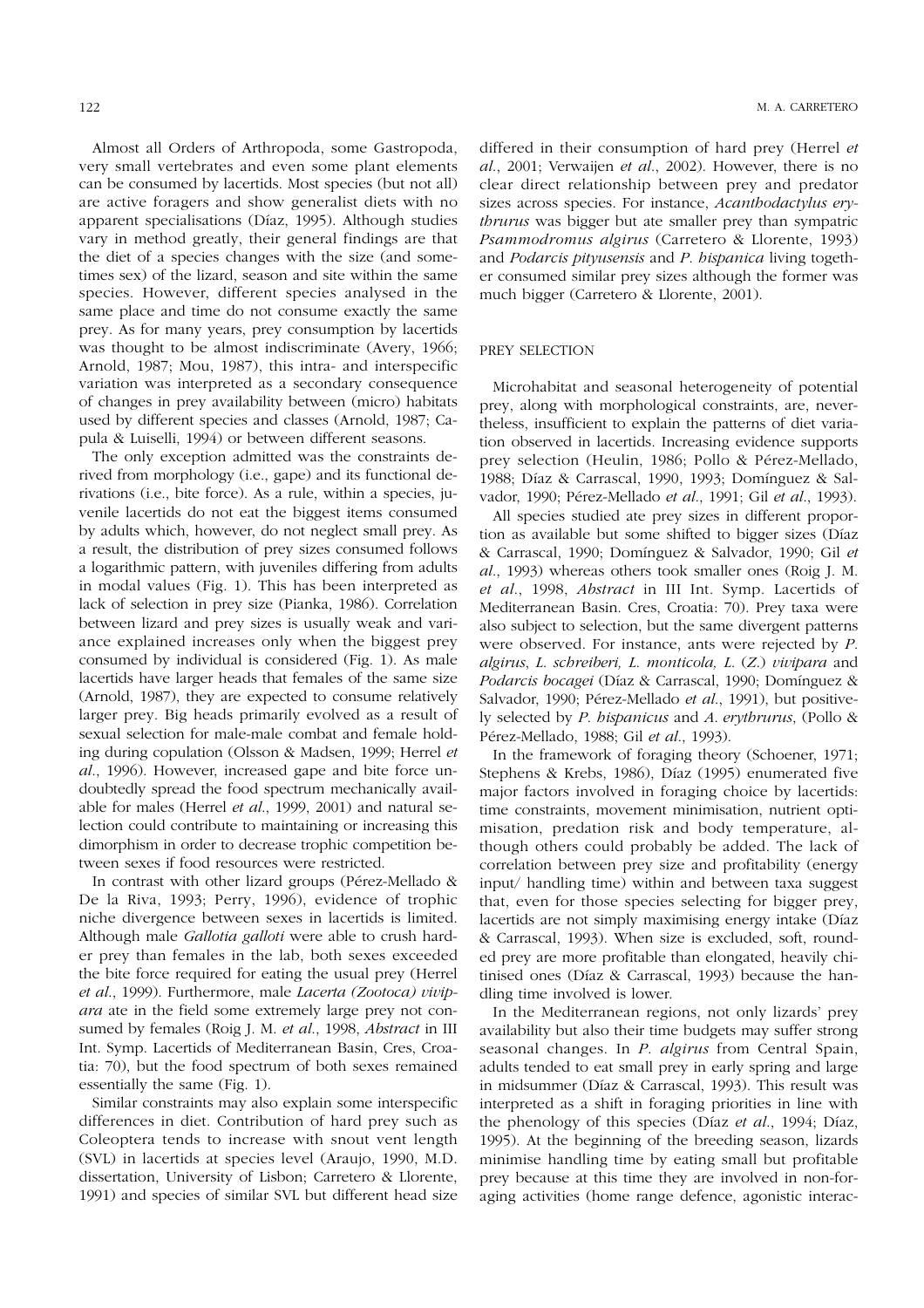35





adults

Fig. 1 - Prey size variation in three species of lacertid lizards. Above: distribution of prey sizes in adult and immature *Psammodromus algirus* from the NE Spanish coast. Middle: distribution of prey sizes in adult males and females *Lacerta* (*Zootoca*) *vivipara* from the Pyrenees. Below: relationships between lizard (SVL) and prey sizes in *P*. *hispanicus* from the NE Spanish coast (Carretero & Llorente, 1991). Left, total prey; right, maximum prey in every stomach content. Arrows point out the main differences.

tions, mate searching and guarding). However, once reproduction finishes, they maximise energy input and minimise movement by taking few, big prey in order to recover reserves for the following season whilst reducing predation risk. Unfortunately, such pattern cannot be generalised. Neither territoriality nor extreme seasonality of *P*. *algirus* in Central Spain (Díaz *et al*., 1994; Salvador & Veiga, 2001) can be extended to the coastal populations of this species (Carretero & Llorente 1997; Carretero 2002) which could have different foraging patterns. Moreover, similar analysis in non-territorial *L*. (*Z*.) *vivipara* in the Pyrenees did not reveal differences between breeding and non-breeding seasons (Roig J. M. *et al*., 1998, *Abstract* in III Int. Symp. Lacertids of Mediterranean Basin. Cres, Croatia: 70), probably indicating that adult common lizards devoted less time to breeding activities and/or that they were less constrained by food and predators.

The seasonal dimension of selection (not only for adults) appears then as a fundamental tool for determining foraging patterns (Fig. 2). In the three studies on lacertids giving this information (Pérez-Mellado *et al*., 1991; Díaz & Carrascal, 1993), diet diversity tended to remain constant although diversity of available prey fluctuated seasonally (Fig. 2). Some of the main taxa consumed appeared in similar proportions throughout seasons ('warranty prey', Carretero & Llorente 1991, 1993) and the electivity of such prey was correlated inversely with their abundance (Fig. 2). This result is not expected for time optimisation (positive correlation) or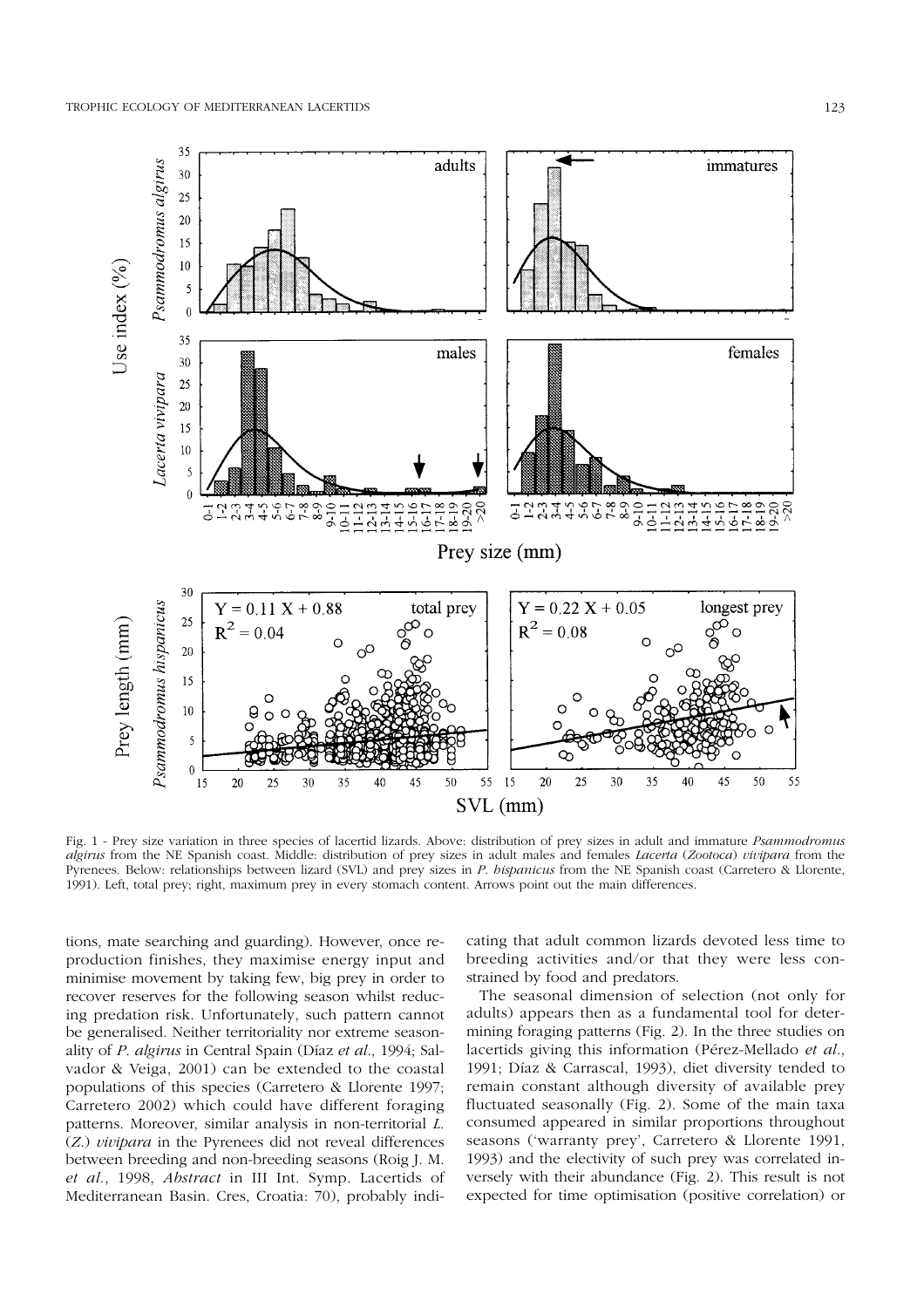

Fig. 2 - Evidence for trophic selection (and nutrient constraint) in a Pyrenean population of *Lacerta* (*Zootoca*) *vivipara*. Left, negative correlation between abundance and electivity of four major prey throughout the year; right, trophic diversity 'buffers' the seasonal variations of available diversity.

energy optimisation (non-negative correlation) strategies and strongly suggests the existence of nutrient constraints (Stamps *et al*., 1981; Pérez-Mellado *et al*., 1991). Alternatively, avoidance of toxins in various preys gives similar results, but these are more reliable for herbivorous lizards (Dearing & Schall, 1992; see below). Further studies should test these hypotheses by investigating the nutrients contents in different prey types (Pérez-Mellado *et al*., 1991; Díaz, 1995; Rocha, 2000).

As mentioned above, predation risk can be an important factor conditioning lacertid behaviour, including foraging (Cooper, 2000; Martín, 2002, and references therein). When increasing the vulnerability of *L*. *monticola* to predators by experimental tail removal, lizards shifted to less exposed microhabitats with lower prey abundance and ate prey involving short handling time (Martín & Salvador, 1993). In another experiment, tailless *P*. *algirus* delayed attacking prey once it was perceived, which suggested conservative behaviour (Martín & Avery, 1997). Similar patters are also expected for pregnant females which are slower (Van Damme *et al*., 1989), more sensitive to predation (Bauwens & Thoen, 1981) and remain closer to shelters (Braña, 1993).

As in other ectotherms, foraging in lacertids is also a temperature-dependent activity. This applies not only to quantitative effects on prey handling, gut passage and digestive efficiency (Avery *et al*., 1982; Avery & Mynott 1990; Van Damme *et al*., 1991), but also to the qualitative 'decisions' when attacking prey (Van Damme *et al*., 1991, Díaz, 1994). For instance, when temperature increased *L*. (*Z*.) *vivipara* took larger and faster prey (Avery *et al*., 1982, Van Damme *et al*., 1991) and *P*. *algirus* tended to attack winged flies faster with more capture success (Díaz, 1994). At the interspecific level, Belliure *et al*. (1996) indicated covariation between thermal

ecology and foraging mode in two sympatric species: *P*. *algirus* showed less thermal inertia and basked more often, but for shorter periods as it was more active forager than *A*. *erythrurus*. Studies on thermal selection between lacertids and their prey can be very fruitful (Wehner *et al*., 1992).

#### MECHANISMS FOR PREY SELECTION

Although prey selection itself seems well demonstrated, the proximal mechanisms involved still need to be determined. As a necessary condition for prey selection, Lacertids should be able to recognise different prey types, to evaluate their characteristics and to use this information to modify their foraging behaviour in function of their needs. Only recently, experiments have shown that lacertids identify different prey types both by visual and chemical cues (Desfilis *et al*., 1993; Desfilis E., 1999, Ph.D. Thesis, University of Valencia; Cooper & Pérez-Mellado, 2001a, b, c, d, 2002) and that they are able to assess prey size (Díaz & Carrascal, 1990, 1993).

Juveniles of many lizard families are able to recognise, attack and consume prey items soon after hatching without previous experience (Burghardt, 1973; Reznik *et al*., 1981), as expected from natural selection since parental food dependence is usually null. Since chemical patterns of different prey are probably very variable, this innate preference of lacertids (and many other lizards) probably corresponds to visual images of a small, moving object with an elongated shape (Desfilis & Font, 2002, personal communication). The traditional view extended this finding to every aspect of lizards' foraging behaviour, considering it as stereotyped (Burghardt, 1977). However, with some constraints,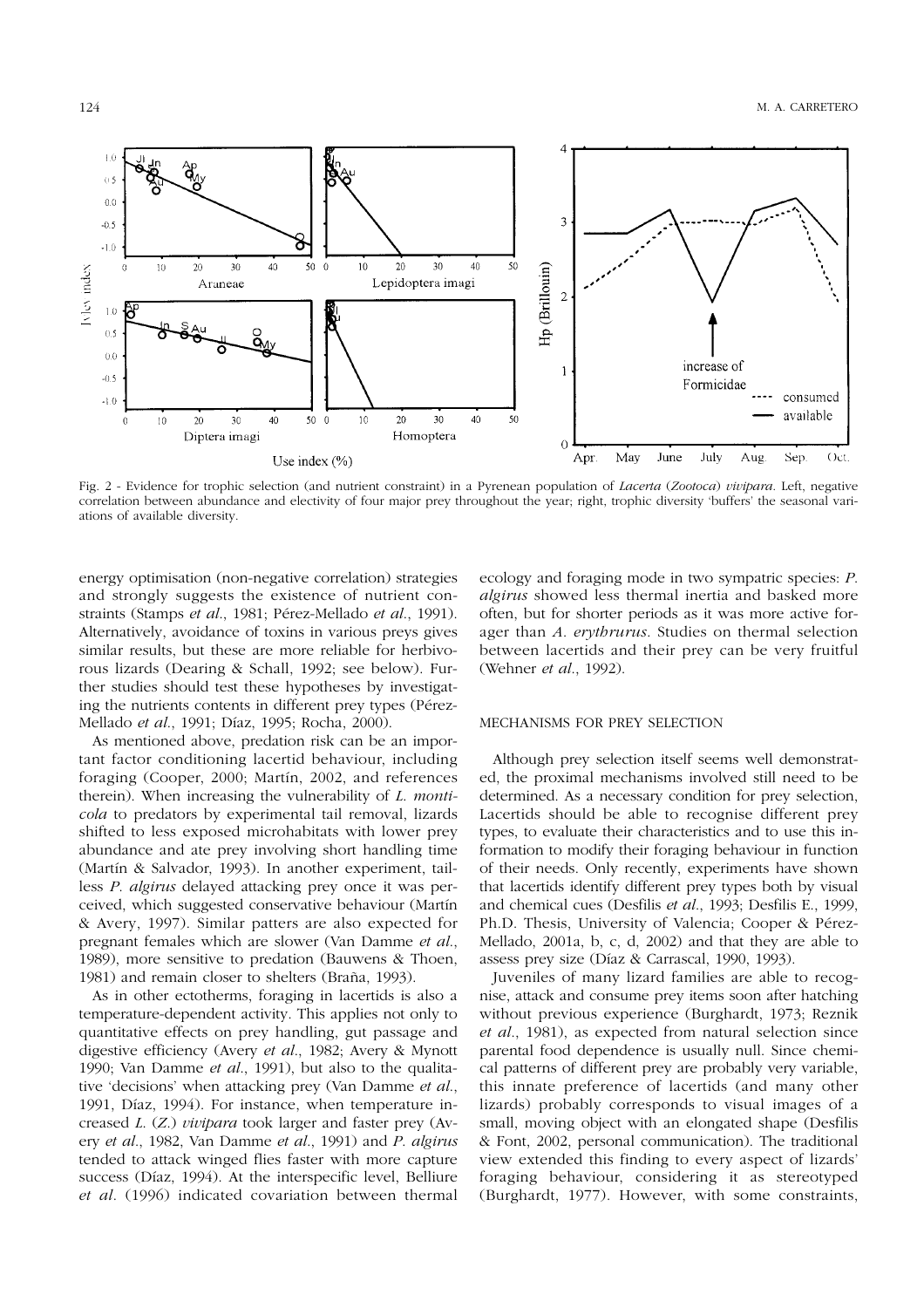these preferences can be modified by integration of experiences throughout the lizards' life, as demonstrated in numerous papers (see reviews by Burghardt, 1977; Desfilis & Font, 2002). This could even be extended to embryos (at least in viviparous species with maternal contacts) which are also sensitive to chemical environment and show modified behaviours after hatchling (Downes & Shine, 1999).

The selective advantages of learning processes in generalist species such as lacertids are clear. By using recent experience to modify foraging behaviour, they could avoid noxious prey, assess prey quality, increase predatory efficiency (detection, attack, handling), evaluate external constraints and, simultaneously, remain flexible to environmental changes in prey availability (Desfilis & Font, 2002). In the short term, experience with *P*. *hispanica* demonstrates that this species detects new prey through visual and chemical traits, but uses only visual detection when it has had previous contacts with the prey (Desfilis *et al*., 1993; Desfilis E., 1999, Ph.D. Thesis, University of Valencia). In the long term, although no experiments have been carried out, learning explains reliably patterns of size selection and seasonally balanced diets previously reported (Pérez-Mellado *et al*., 1991; Díaz & Carrascal, 1993). The comparative weight of stereotyped prey selection or learning changes across species is more important in those species with specialised diets (see below).

#### **HERBIVORY**

Partial or total shift to plant consumption represents a major change in lacertid trophic ecology. Several contraints make herbivory less widespread in lizards than in other reptiles (King, 1996; Cooper & Vitt, 2002). In physiological terms, plant matter provides less energy content than animal items and can only be digested efficiently if stored in great amounts decomposed by fermentative flora over a long period (King, 1996). Thus, it usually becomes restricted to species with large body size and lower metabolic rates (Pough, 1973). Anatomically, the streptostylic mandibular suspension of lizards precludes chewing (Ostrom, 1963) and limits the hardness and size of plant tissues consumed (King, 1996). A third, historical factor has been particularly applied to lacertids since herbivory and the family itself seem too recent to cause very thorough specialisations (Pérez-Mellado & Traveset, 1999).

At any rate, some species/populations mainly around the Mediterranean, in fact, consume large amounts of plant matter (see review by Pérez-Mellado & Traveset, 1999). Although there is general agreement on the plesiomorphic condition of arthropodivory in lacertids (Pérez-Mellado & Traveset, 1999), separate evolutionary lineages have shifted to herbivory to different degrees (all *Gallotia*, species or populations of *Lacerta*, *Psammodromus* and *Podarcis*) whereas others have not

(*Acanthodactylus*, *Algyroides*, *Mesalina*, *Ophisops*). Different species eat various plant portions: pollen, nectar, flowers, fruit pulp, seeds and plant fibres (Pérez-Mellado & Corti, 1993; Pérez-Mellado & Traveset, 1999).

Several traits have allowed lacertid lizards to bypass the theoretical constraints expounded above. Lacertids are able to pierce plant tissues in the same way as they do with animal prey (Herrel *et al*., 1998); some become large (*Gallotia*, *Lacerta*) and develop jaw muscles strong enough to crush hard plant items (Herrel *et al*., 1999); and the energetic and nutrient contents of plant reproductive organs are much higher than the vegetative parts (Pérez-Mellado & Corti, 1993). Moreover, some environmental conditions, particularly low predation pressure, increase the profitability of plant matter by decreasing its associate costs (see Selection section). This reasoning was used to explain the high frequency of herbivory on islands (Pérez-Mellado & Corti, 1993) (Fig. 3).

Both insularity and lizard size hypotheses have been simultaneously tested on an extensive data set of species, statistically excluding the historical effects (Van Damme, 1999). Though based in a questionable herbivore/carnivore dichotomy, conclusions of this metaanalysis only support the insularity hypothesis. Mainland-island and arthropodivory-herbivory transitions are associated; herbivorous lineages in the mainland are better island colonisers; herbivorous species are larger than arthropodivorous ones, but there is considerable overlap; and no body size differences between mainland and islands were found. Furthermore, a quantitative analysis of the proportion of plant matter in diet (Pérez-Mellado & Traveset, 1999) indicated that insularity was responsible for the high incidence of herbivory in the Mediterranean. Nevertheless, plant consumption by insular lacertids is heterogeneous. Some species/populations living in the



Fig. 3 - Diagram of the hypothesis of Pérez-Mellado & Corti (1993) on the herbivory of insular lacertids. In islands, lizards have fewer terrestrial predators, attain high densities but face high intraspecific competition and low arthropod availability. Consequently, they shift their diet to consumption of plant matter and clumped prey.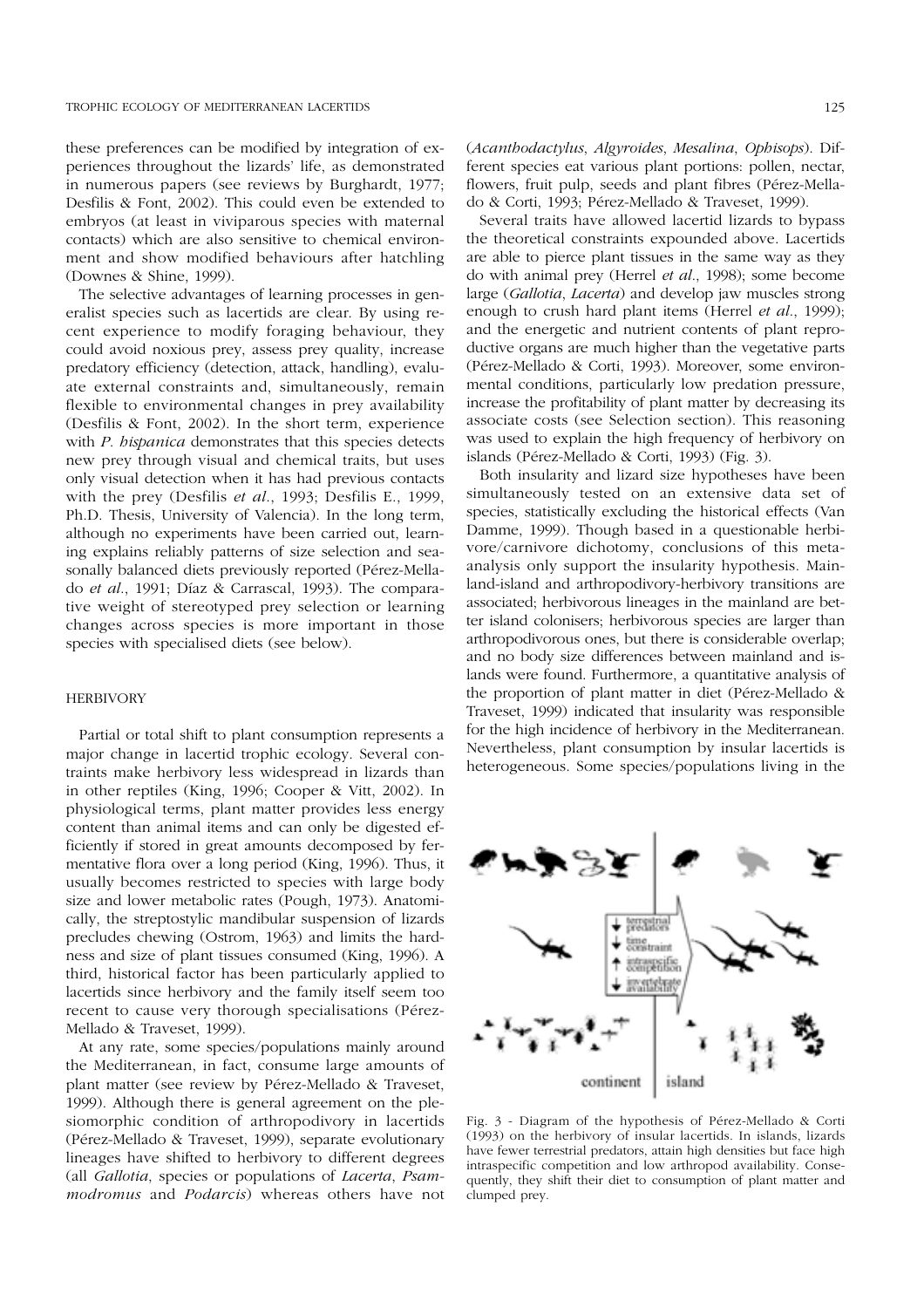Mediterranean area are not herbivorous at all (Pérez-Mellado & Traveset, 1999). Others are omnivorous tending to consume more plant matter in summer or when increasing in size (Pérez-Mellado & Corti, 1993; Carretero *et al*., 2001). Finally, others are almost completely herbivorous at the adult stage (Molina-Borja, 1986; Valido & Nogales, 1994; Pérez-Mellado *et al*., 1999).

Pérez-Mellado & Traveset (1999) considered that (partial) herbivory in Balearic species does not represent true specialisation based on typical animal helminth communities and lack of apparent morphological adaptations. However, it must be remarked that the most herbivorous lineage, *Gallotia*, shows a typical herbivorous elements in its parasitofauna (Roca, 1999; Roca *et al*., manuscript submitted). Moreover, greater gut size could mean a morphological adaptation to herbivory by increasing food storage and retention time. Ontogenic, allometric variation in relative gut size (Carretero, 1997, Fig. 3), together with jaw musculature and bite force (Herrel *et al*., 1999), are anatomical constraints for juveniles which remain arthropodivorous even in herbivorous species. Intraspecific gut-size differences were also found in an earlier study (Carretero, 1997, Fig. 4), but the effects of adaptive and historical factors could not be disentangled. A new analysis of 11 species (including a Balearic one) corrected for phylogeny revealed significant positive correlation between gut size and proportion of plant matter in the diet (Carretero M. A. *et al*., 1999, *Abstract* in X Meeting S.E.H., Irakleio, Greece, pp. 41-42) (Fig. 5). Although not included in the analyses, Canarian *Gallotia* show indeed deeper intestine adaptations with the presence of a rectal caecum (Roca V., unpublished data). This compartmentalisation is an alternative evolutionary path in order to increase food storage and retention (King, 1996).



Fig. 4 - Positive allometry between intestine and body size in two lacertid species (Carretero 1997). Within species, juveniles have smaller intestines than adults. Between species, *Acanthodactylus erythrurus* shows higher intestine capacity than *Psammodromus algirus*.



Fig 5 - Analysis of 11 lacertid species using phylogenetically independent contrasts (Felsestein, 1985; Garland, 1992) shows that gut size and plant consumption correlate, but ant consumption does not (Carretero *et al*., 1999). Phylogeny used is based in Harris & Arnold (1999) and Harris *et al*. (1998).

Other evidence is that insular *P*. *pityusensis* introduced in a continental site remained partially herbivore, whereas syntopic continental *P*. *hispanica* did not consume plant matter (Carretero *et al*. 2001). Recent behavioural experiments have shown that herbivorous species are sensitive to chemical cues from plants they usually eat (Cooper & Pérez-Mellado, 2001b, c, d). Moreover, close mutualistic relationships between lacertids and plants (pollination, seed dispersal) have been developed in Balearic and Canarian lacertids, the most herbivorous lineages (Pérez-Mellado & Traveset, 1999 and references therein; Pérez-Mellado *et al*., 2000a, b; Nogales *et al*., 2002; Riera *et al*., 2002).

All these facts strongly suggest that herbivory in lacertids, even though partial, is a true specialisation in morphological and behavioural terms. However, evolutionary history becomes fundamental for explaining distribution of this phenomenon across species. Examining parasite fauna Roca (1999) proposed for a carnivorousherbivorous continuum in reptiles. Independently of the environmental pressures favouring plant consumption (insular conditions), evolutionary time under such pressures is needed to develop behavioural, physiological and morphological specializations along this continuum (Carretero *et al*., 2001). Three lineages taken as old colonisers of islands free from terrestrial predators, *Gallotia* in Canary Islands (12.6 mya, Carranza, 2002), *Podarcis* in the Balearics (7-5 mya, Alcover *et al*., 1981) and *Lacerta (Teira) dugesii* in Madeira (2.8 mya, Brehm *et al*., 2003), all show adaptations to herbivory. The most ancient lineage is the most herbivorous and shows the deepest modifications although not nearly as those shown by other more basal lineages such as Iguanidae *sensu stricto* (King, 1996).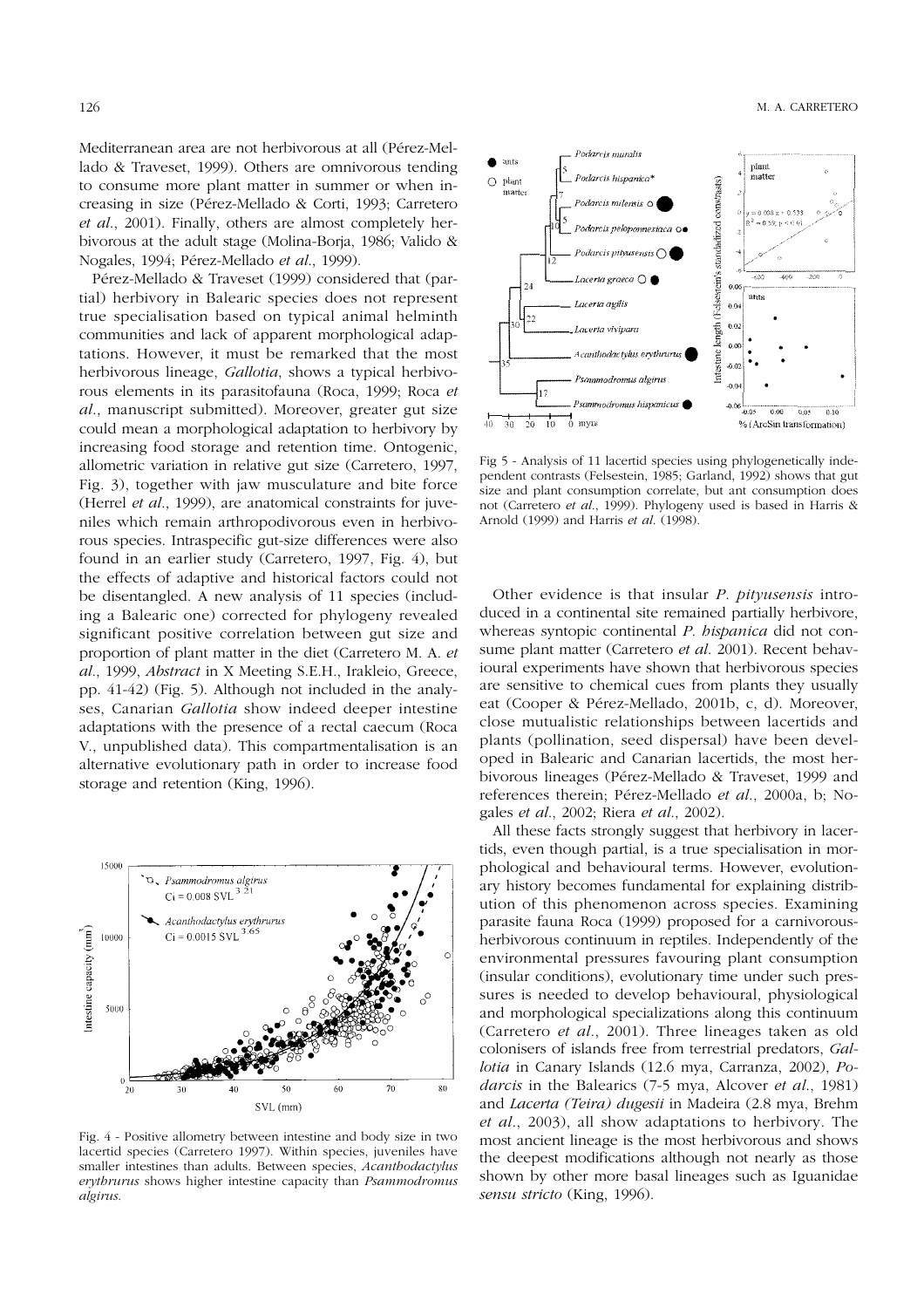## MIRMECOPHAGY AND OTHER SPECIALISATIONS

Even if herbivory is excluded, it is clear that not all lacertids in the Mediterranean are food generalists. *Acanthodactylus*, *Mesalina*, some members of *Podarcis* and even *Psammodromus* have highly mirmecophagous diets (Carretero & Llorente, 1991, 2001; Pérez-Mellado, 1992; Pérez-Mellado & Corti, 1993). This phenomenon is not uncommon in the family since other members outside the region are also ant specialists (*Meroles*: Branch, 1988), whereas others have diets based on termites (*Nucras*, *Ichnotropis*, *Pedioplanis*: Pianka, 1986; Branch, 1988; Spawls *et al*., 2002) or even scorpions (*Nucras*: Pianka, 1986; Branch, 1988). Of the European species, which are the best studied, *A*. *erythrurus* consumed ants in great numbers (70-80% of diet) at sites where other lacertids did not and showed positive selection for them (Pollo & Pérez-Mellado, 1988; Gil *et al*., 1993); *P*. *hispanicus* also selected ants but consumed them less frequently (15-20%: Pollo & Pérez-Mellado, 1988; Carretero & Llorente 1991). The first species is the only European representative of a lineage ranging from North Africa to South-west Asia and inhabiting arid areas (Harris & Arnold, 2000) where ants are probably the main prey available. It has been argued that mirmecophagy evolved under such conditions involving a change in foraging strategy and then became fixed when this species reached more mesic areas in Europe

TABLE I - *Comparative traits of the different methods used for assessing diet composition and prey availability in lacertids*.*Y, yes; N, no*.

Diet

| Method<br>Direct observation<br>Stomach flushing<br>Faecal pellets<br>Gut contents<br>(stomach/intestine) |                  | Sample                              | Invasive           | Bias               | Replication        |  |
|-----------------------------------------------------------------------------------------------------------|------------------|-------------------------------------|--------------------|--------------------|--------------------|--|
|                                                                                                           |                  | limited<br>medium<br>large<br>large | N<br>Y/N<br>Y<br>Y | Y<br>Y<br>Y<br>N/Y | Y<br>Y/N<br>Y<br>N |  |
| Availability                                                                                              |                  |                                     |                    |                    |                    |  |
| Method                                                                                                    | Effort           | Selection                           | Secondary<br>loss  | Time<br>control    | Area<br>control    |  |
| Pit-fall traps                                                                                            | passive          | terrestrial<br>prey                 | Y                  | N                  | N                  |  |
| Adhesive traps passive                                                                                    |                  | moving                              | Y/N                | N                  | N                  |  |
| Netting<br>Biocenometers                                                                                  | active<br>active | prey<br>probable<br>N               | N<br>N             | Y<br>Y             | N<br>Y             |  |

(Gil *et al*., 1993). Nevertheless, such specialisation does not seem absolute since ants in diet decreased (10-20%) and were replaced by other prey at the species' northern boundary (Carretero M. A., 1993, Ph.D. Thesis, University of Barcelona; Carretero & Llorente, 1993).

The foraging shift to clumped prey hypothesised by Gil *et al*. (1993) for *A*. *erythrurus* (see also Belliure *et al*., 1996) could also be applied to other species, especially insular *Podarcis* (Pérez-Mellado & Corti, 1993; Carretero & Llorente, 2001). In poor environments, this strategy may minimise prey search costs which could compensate for the low energy intake per prey item (Gil *et al*., 1993; Pérez-Mellado & Corti, 1993). The consumption of ants (and social Aphididae) by Balearic *Podarcis* increased in parallel with plant matter in summer, which suggests similar selective pressures (Pérez-Mellado & Corti, 1993; Carretero & Llorente, 2001). Ant-eating in lizards usually involves physiological adaptations for detoxification (Schmidt *et al*., 1989) and morphological changes such as a bigger gut for digesting a prey with low profitability (Pianka, 1986). In fact, *A*. *erythrurus* showed greater digestive capacities than other Mediterranean lacertids (Carretero, 1997) but the same kind of analysis performed with plant matter failed to detect any correlation between ant consumption and gut size (Carretero M. A. *et al*., 1999, *Abstract* in X Meeting S.E.H., Irakleio, Greece, pp. 41-42) (Fig. 5).

## DIET SAMPLING

All the above is based on the assumption that lacertid diet can be reliably assessed. However, as not all sources of diet are equivalent, it is important to be aware of the pros and cons of different methods (Table I) to be applied in different situations.

Despite its non-invasiveness, direct observation is less useful in lacertids than in other vertebrates because predation is not observed often enough to provide a big enough sample and observations are strongly biased towards open areas. Nevertheless, focal observations are worthwhile in order to analyse repeated individual behaviours and foraging mode (Perry *et al*., 1990; Belliure *et al*., 1996). Stomach flushing has been used in lacertids (Richard & Lapini, 1993; Bombi & Bologna, 2002), but results are less positive that in amphibians (Joly, 1988) due to the anatomy of their oesophagus which is very narrow and causes difficulties when preys are pumped out (personal observations). Because of this, the technique is only partially non-invasive (some individuals are damaged) and diet information is biased (small prey are extracted easier than big ones). Analysis of faecal pellets is a non-invasive technique recommended for studying species or populations with conservation problems (see for instance Pérez-Mellado *et al*., 1999). Pellets are easy to find and can be collected in great amounts with replication. Nevertheless, this method suffers from some drawbacks: individual, class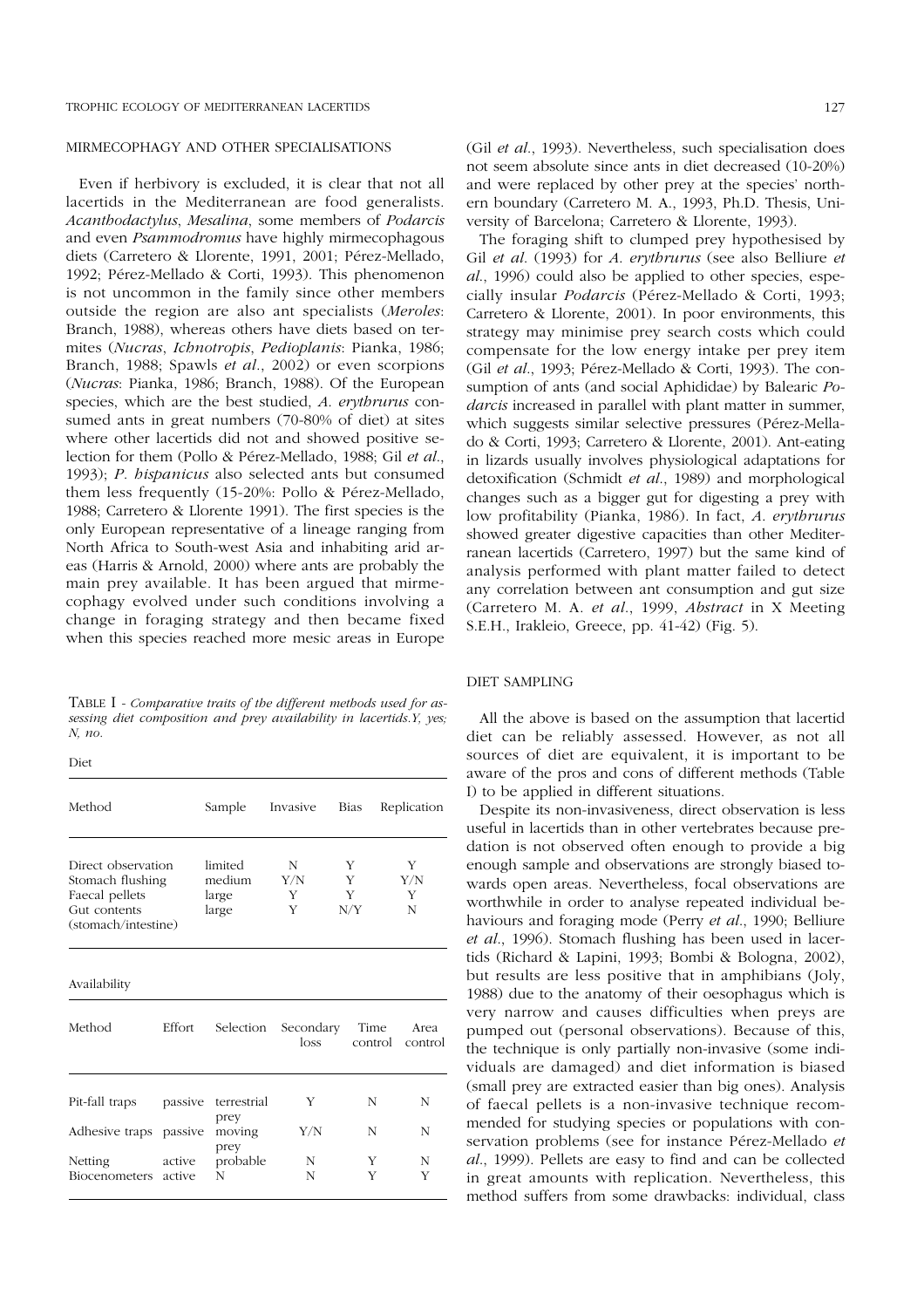and even species assignation is doubtful except if lizards are captured and forced to defecate; pellets are not randomly deposited (i.e., in the most prominent sites and by the dominant individuals, López *et al*., 1998) and prey composition is seriously biased (see below). Finally, gut content examination is the most common method. However, this involves sacrificing lizards, which prevents replication and means it cannot be practised on endangered species. The bias information depends on the digestive segment analysed. Carretero & Llorente (2001) compared diet analysed in stomach and intestine from the same individual in a population of *P*. *hispanicus* (see Fig. 6). Their conclusions were that prey representation in the intestine was impoverished (lower diversity if sample size  $\lt$  40) and seriously biased towards hard and big items. These Authors recommended not mixing results coming from different gut compartments, to make homogeneous comparisons and always exclude the rectum (which is equivalent to pellets in composition).

Similarly, studies of prey selection also rely on assessment of trophic availability. As for diet information, different methods have been used with varying reliability (Southwood, 1976; Table I). Passive methods have been intensively used because they involve less field time, which can then be devoted to collecting information on lizards (Díaz, 1995). However, passive methods involve any kind of selection and do not control for time or area sampled. Pit-fall traps are only adequate for estimating abundance of terrestrial prey on the ground but do not collect either flying or climbing prey (Heulin, 1985). Adhesive traps show some advantages since they can be stuck to vertical surfaces and collect flying prey, whilst still selecting for moving prey (Heulin, 1985). Netting is an active method which is useful in bushy habitats and allows control of time effort. However, lack of selection is not guaranteed and the area surveyed is unclear. The biocenometer consists of a portable net cube (usually 1×1×1 m) fixed to the ground, from which the researcher collects all prey present with a portable vacuum cleaner (Llorente *et al*., 1999). The advantages of this method are that all prey types are sampled equally in a defined area (or volume) and during a restricted time interval. This allows the modelling of prey production in a study plot and exploration of relationships with lizard density. Obvious limitations are the effort involved and the impossibility of application in certain habitats (steep, rocky). Specific methods must be used for evaluating plant availability in herbivorous species (Orrit *et al*., 1999).

### DESCRIPTORS AND DIVERSITY

The way diet is described is not irrelevant since poor analysis can limit further interpretation. The paragraphs below contain some methodological remarks that could improve the diet analysis of lacertids. Examples of application of this methodology to lacertids can be found in Carretero & Llorente (1991, 1993, 2001), and Carretero *et al*. (2001).

When analysing stomach contents, the proportion of empty stomachs (repletion index) should first be quantified. This parameter is highly valuable in diet analysis at seasonal and species levels (Carretero & Llorente, 2001; Huey *et al*., 2001). At the population level, the traditional way of presenting diet results relies on two indices: occurrence (%P) and abundance (%N). Although only the second is usually taken into account, both have ecological relevance (Fig. 7). The first de-



Fig. 6 - Comparative analysis of taxa and prey size between stomach and intestine in *Psammodromus hispanicus* (Carretero & Llorente, 2001). Hard, big preys are over-represented in the intestine.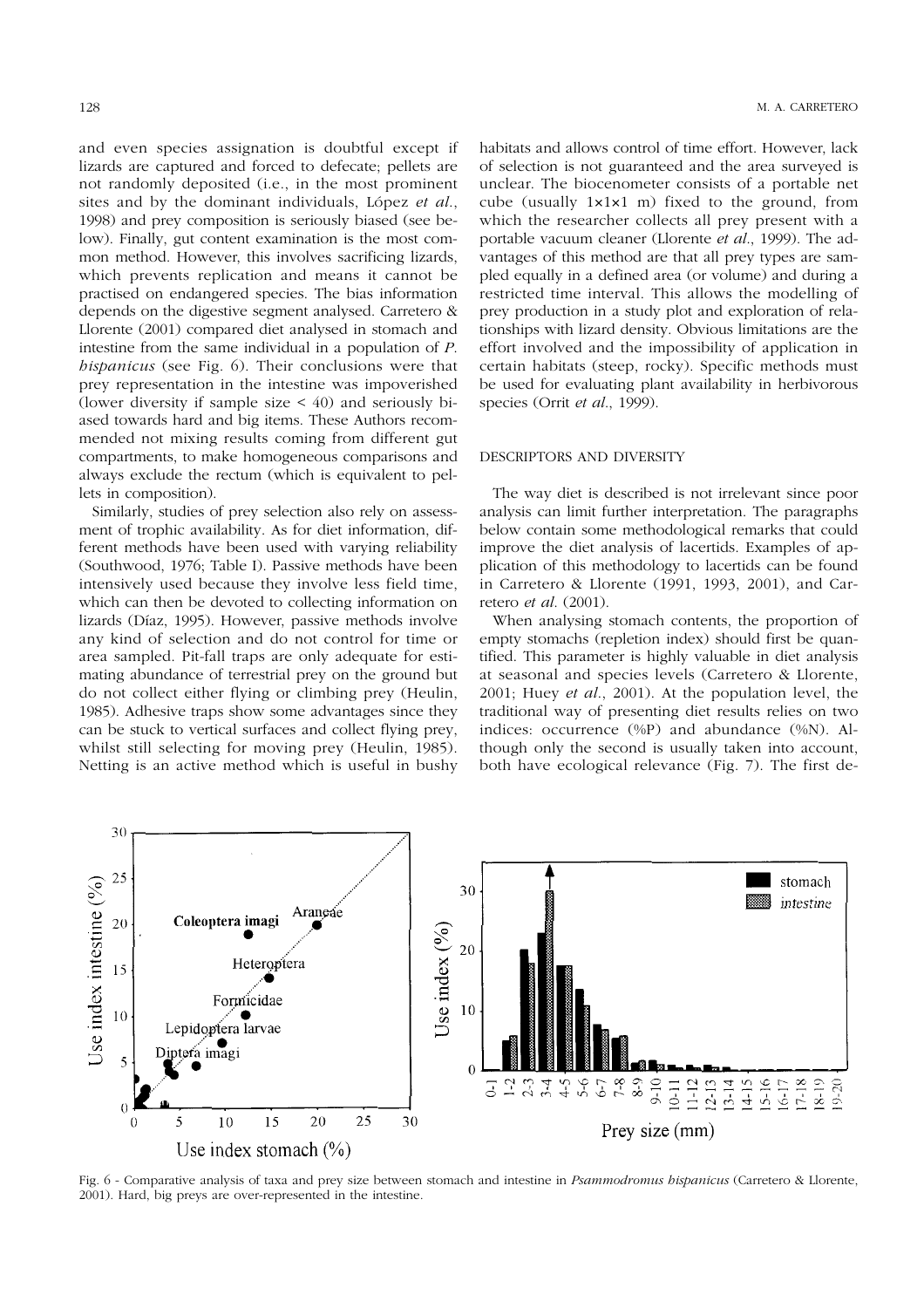scribes the 'horizontal' distribution among individuals, whereas the second describes the 'vertical' distribution of various prey classified as OTUs (Operational Taxonimc Units, Sneath & Sokal, 1973). Nevertheless, this description is unsatisfactory since no overall idea of prey importance is provided. To solve this problem, several hybrid approaches were developed (see Costello, 1990; Amudsen *et al*., 1996). One of these was the probabilistic index (IP or λ'' of Ruiz X. & Jover L., 1981, *Abstract* in XV Congr. Int. Fauna Cinegética y Silvestre. Trujillo, Spain), defined as the probability of repetition in the trophic matrix (individuals × OTUs) (Fig. 7). However, this procedure still ignored differences in homogeneity of 'horizontal' distribution and tended to over-represent 'oligo-elements'. Because of this, it was replaced by the resource use index (IU, Jover L., 1989, Ph.D. Thesis, University of Barcelona) which is a combination of numerical abundance and a 'horizontal' diversity index (Fig. 7). The same procedure can also be applied to prey sizes and biomasses (Roig J. M. *et al*., 1998, *Abstract* in III Int. Symp. Lacertids of Mediterranean Basin. Cres, Croatia: 70). Table II compares of all four indices in a case example.

Another important descriptive parameter is trophic diversity, which can be split into two components: the number of OTUs and evenness or equitability (Magurran, 1988). It should be noted that variation either in OTU number or in uniformity of different OTUs can produce changes in diversity. Margalef's index (or Brillouin's index for diet)  $I_{\text{Mg}}$ =  $(\frac{1}{\text{N}})$  (log<sub>2</sub> N!- $\sum$  log<sub>2</sub> Ni!) is more correct for diet analysis than are other diversity indices (Hurtubia, 1973; Pielou, 1975) but was used less in the past precisely because of difficulties in calculation. Following Jover L. (1989, Ph.D. Thesis, University of Barcelona) three different types of diversity could be calculated (Fig. 8; see Magurran, 1988, for a different  $\frac{1}{N}$ 



Fig. 7 - Diagram explaining the calculation procedures of four diet descriptors. T, total number of prey; %P, percentage of occurrence; %N, percentage of abundance; IP, probabilistic index  $(\lambda'')$ ; IU, resource use index.

TABLE II - *Comparative results of four descriptors of the taxonomical diet of* Psammodromus hispanicus *based on 211 stomach contents (Carretero & Llorente, 1991). T, total number of prey; %P, percentage of occurrence; %N, percentage of abundance; IP, probabilistic index (*λ*''); IU, resource use index.*

| OTU                    | T              | $\%P$ | $\%N$ | <b>IP</b> | ΠJ    |
|------------------------|----------------|-------|-------|-----------|-------|
|                        |                |       |       |           |       |
| Stylommatophora        | $\overline{2}$ | 0.47  | 0.19  | 0.16      | 0.00  |
| Isopoda                | 45             | 10.43 | 4.18  | 4.33      | 3.23  |
| Pseudoescorpiones      | 13             | 5.21  | 1.21  | 0.68      | 0.79  |
| Opiliones              | 16             | 6.16  | 1.49  | 1.77      | 1.09  |
| Araneae                | 168            | 48.82 | 15.61 | 16.85     | 19.87 |
| Acarina                | 5              | 1.90  | 0.47  | 0.49      | 0.18  |
| Lithobiomorpha         | $\overline{2}$ | 0.95  | 0.19  | 0.07      | 0.04  |
| Microcoryphia          | 14             | 5.69  | 1.30  | 0.90      | 0.88  |
| Dictyoptera            | 17             | 7.11  | 1.58  | 1.69      | 1.23  |
| Orthoptera             | 45             | 18.01 | 4.18  | 5.27      | 4.32  |
| Dermaptera             | $\overline{2}$ | 0.95  | 0.19  | 0.28      | 0.04  |
| Neuroptera larvae      | 7              | 3.32  | 0.65  | 0.37      | 0.38  |
| Lepidoptera larvae     | 85             | 31.75 | 7.90  | 8.39      | 9.54  |
| Lepidoptera imagines   | 16             | 6.64  | 1.49  | 1.72      | 1.13  |
| Diptera larvae         | 9              | 2.84  | 0.84  | 0.58      | 0.34  |
| Diptera imagines       | 69             | 22.27 | 6.41  | 6.10      | 6.72  |
| Coleoptera larvae      | 36             | 13.74 | 3.35  | 1.86      | 3.20  |
| Coleoptera imagines    | 115            | 36.49 | 10.69 | 11.47     | 12.41 |
| Hymenoptera (no Form.) | 60             | 16.59 | 5.58  | 5.52      | 3.70  |
| Formicidae             | 142            | 24.64 | 13.20 | 12.34     | 12.22 |
| Homoptera              | 49             | 15.64 | 4.55  | 3.43      | 3.84  |
| Heteroptera            | 153            | 34.12 | 14.22 | 14.29     | 14.77 |
| Ova insecta            | 5              | 1.42  | 0.47  | 0.46      | 0.11  |
| Insecta indet.         | 1              | 0.47  | 0.09  | 1.00      | 0.00  |
|                        |                |       |       |           |       |

approach). Total accumulated diversity (Hn) of the whole sample is not very informative, since it lacks variation and depends on sample size. Mean individual diversity (Hi) provides central and dispersal statistics at an individual level. Population diversity (Hp), defined as the total accumulated diversity of an infinite sample, can be estimated from a real sample by pseudosampling methods such as Jack-knife (Jover L., 1989, Ph.D. Thesis, University of Barcelona). Unlike Hn, both Hi and Hp admit statistic inference for group comparisons and the degree of interindividual variation can be analysed within the same group.

## PERSPECTIVES

From the beginning of optimal foraging theory, lizards have been used as model organisms (Pianka, 1966). Although initial models of lacertid trophic ecology were simple (essentially, lizard + arthropod availability + anatomical constraints), they have gradually been turning into complex pictures due to the incorporation of an increasing number of factors (Fig. 9), some of them still virtually unexplored.

The studies mentioned above indicate that some lacertid species assess certain prey traits such as size, han-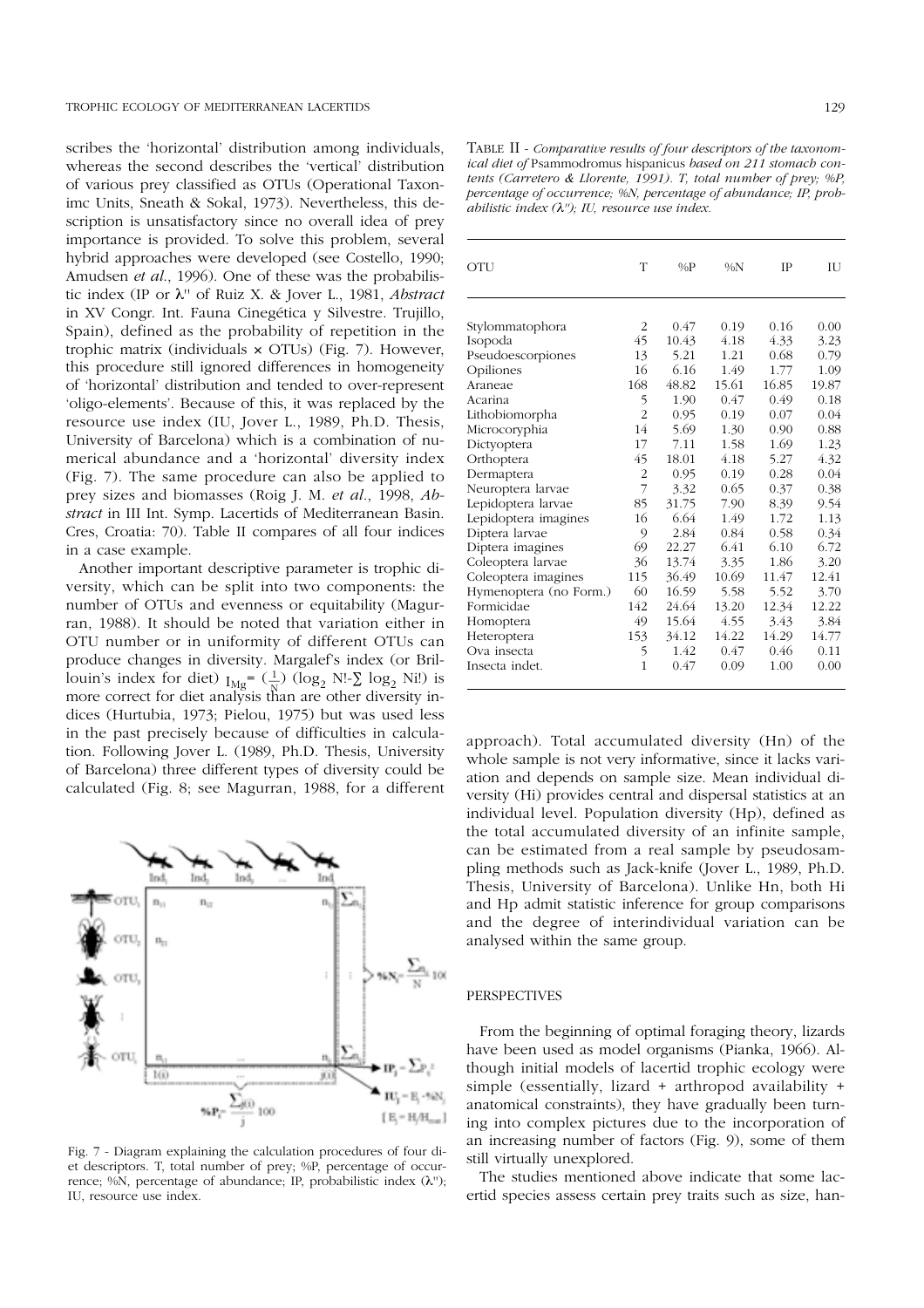

Fig. 8 - Diagram explaining the calculation procedures for three types of diversity. Hn, total accumulated diversity; Hi, mean individual diversity; Hp, population diversity estimated by Jack-knife.

dling time, energy and nutrients. Other factors, however, may also be involved. For instance, prey water content, and environmental humidity may modify foraging activity, especially in those species living in arid environments (Bowker, 1993; Rocha, 2000). Few studies have considered mobility and defensive behaviour of prey (Wehner *et al*., 1992), which seriously limit the application of foraging theory (Sih & Christensen, 2001). Analyses of prey spatial distribution (Pitt & Ritchie, 2002) are also lacking, though they could be useful for elucidating the environmental constraints of different foraging strategies. Such studies should be combined with quantitative recording of foraging behaviour in the field (Perry, 1990; Belliure *et al*., 1996) and not mere classification of species into sit-and-wait (apparently not appearing in Mediterranean lacertids) and active foragers (Huey & Pianka, 1981).

To move on to factors not directly related with prey, there is enough evidence to accept the influence of predation risk, although more mechanistic behavioural studies (Cooper, 2000) should be carried out. Virtually nothing is known about the influence of parasites on foraging, but correlation between helminthofauna and herbivory has been reported (see Roca, 1999; Roca *et al*., manuscript submitted). Until now, foraging has been considered in isolation but this seems unrealistic for dense populations and complex communities of Mediterranean lacertids. Though not very popular in the last decade, competitive interactions, both inter- and intraspecific, should not be ignored in foraging studies (Carretero & Llorente, 1993). Interference between species, already demonstrated in lacertids (Bauwens & Downes, 2002), should have trophic consequences. More costly demonstration of exploitative competition would require quantification of trophic availability (by means of biocenometers), modelisation taking into account lizard densities and metabolic rates (Brown *et al*., 1992; Brown & Pérez-Mellado, 1994) and, eventually, evaluation of its effects *in situ* (Ballinger, 1977). Only more accurate estimation of the body and reproductive condition of lizards could account for the proximate causes of seasonal changes in foraging tactics. For instance, in the tail removal experiments, it is difficult to discriminate between the effects of increased predator vulnerability and metabolic changes derived from reserve loss and regeneration.

Many published results should be reinterpreted in the light of the learning capacities shown by lacertids (Desfilis & Font, 2002). In essence, these imply that consecutive foraging acts are not independent. If true, this would affect ontogenic and seasonal variation in diet. Even the possibility of selection of this trait should be considered.

Finally, these complex but more realistic models of optimality should be tested against alternative, nonadaptationist hypotheses (Perry & Pianka, 1999). Some traits observed could be just exaptations, functionally related with foraging but originating secondarily from selective pressures on other traits (i.e., reproduction: Pianka, 1986; Arnold, 1993). At present, preliminary evidence supports in some cases the influence of evolutionary history on foraging tactics (see above). Nevertheless, comparative studies on enlarged data sets of species should be carried out in order to quantify phylogenetic influence on foraging behaviour. Consequently, some of the results already obtained for one species or lineage could be not generalisable to others.

In the mid sixties, lacertids were thought to be workers eating resignedly the set menu in the factory restaurant. Over almost forty years, it has become more and more evident that they can ask for some dishes *a la carte* and even choose another restaurant. To interpret the reasons and constraints for such choices and the constraints on them is the main task of trophic ecologists in the near future.



Fig. 9 - Diagram representing different factors involved in trophic ecology of lacertids. Question marks point out unexplored aspects.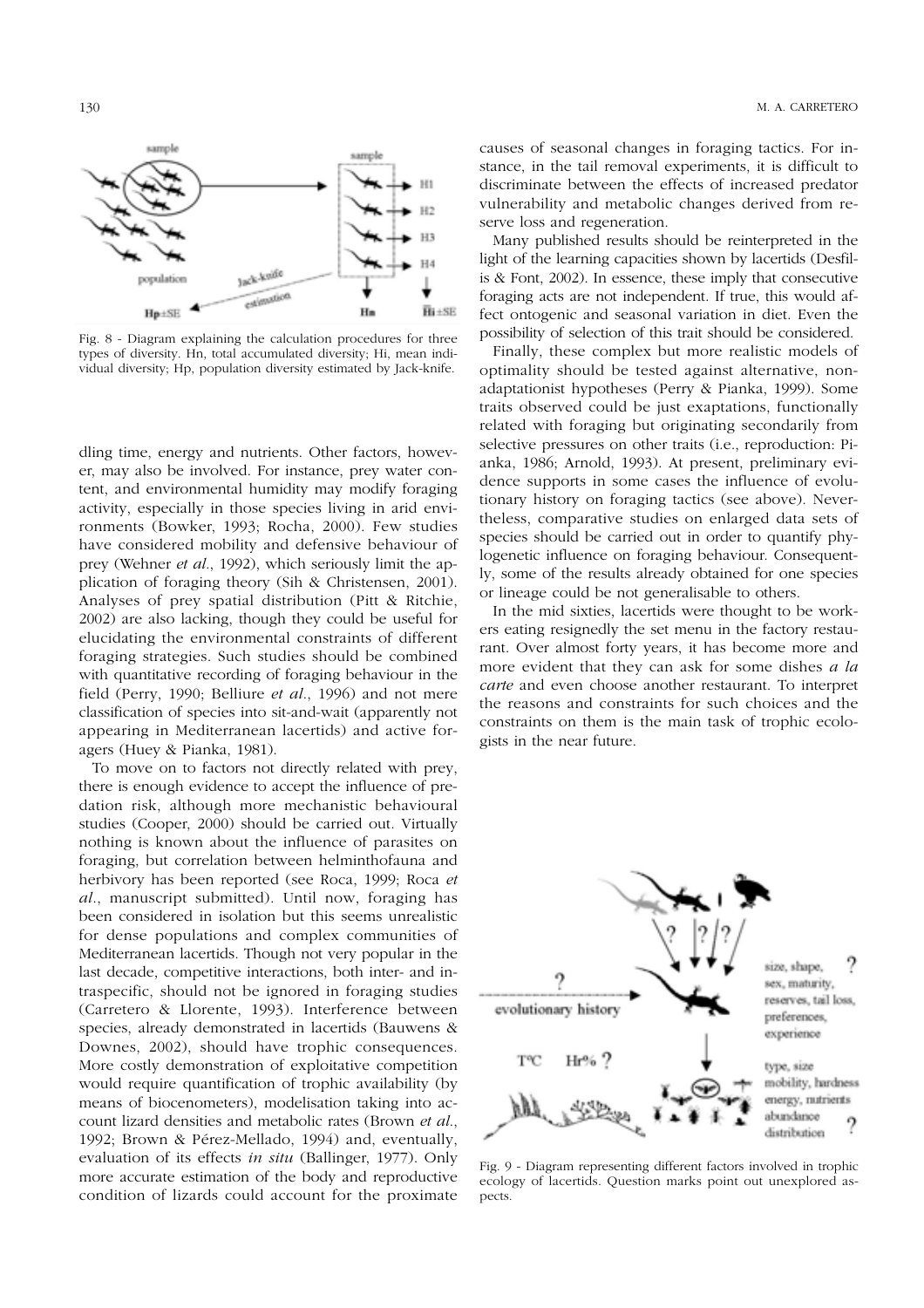#### REFERENCES

- Alcover J. A., Moyà-Solà S., Pons-Moyà J., 1981 Les quimeres del passat. Els vertebrats fòssils del Plio-Quaternari de les Balears i Pituïses. Monografies científiques, Vol. 1. Moll, Mallorca.
- Amudsen P. A., Gabler H. M., Staldvik F. J., 1996 A new approach to graphical analysis of feeding strategy from stomach contents data - modification of the Costello (1990) method. J. Fish Biol., 48: 607-614.
- Arnold E. N., 1987 Resource partition among lacertid lizards in southern Europe. J. Zool., 1: 739-782.
- Arnold E. N., 1989 Towards a phylogeny and biogeography of the Lacertidae: relationships within an Old-World family of lizards derived from morphology. Bull. Br. Mus. Nat. Hist. Zool., 55: 209-257.
- Arnold E. N., 1993 Phylogeny and the Lacertidae. *In*: E. Valakos, W. Böhme, V. Pérez-Mellado & P. Maragou (eds), Lacertids of the Mediterranean region: a biological approach. Hell. Zool. Soc., Athens, pp. 1-16.
- Avery R. A., 1966 Food and feeding habits of the common lizard (*Lacerta vivipara*) in the west of England. J. Zool.*,* 149: 115-121.
- Avery R. A., Bedford J. D., Newcombe C. P., 1982 The role of thermoregulation in lizard biology: predatory efficiency in a temperate diurnal basker. Behav. Ecol. Sociobiol., 11: 261-267.
- Avery R. A., Mynott A., 1990 The effects of temperature on prey handling time in common lizard, *Lacerta vivipara*. Amphibia-Reptilia, 11: 111-122.
- Ballinger R. E., 1977 Reproductive strategies: food availability as a source of proximal variation in a lizard. Ecology, 58: 628-635.
- Barbadillo L. J., Lacomba J. I., Pérez-Mellado V., Sancho V., López-Jurado L. F., 1999 - Anfibios y reptiles de la península Ibérica, Baleares y Canarias. Geoplaneta, Barcelona.
- Bauwens D., Downes S., 2002 An experimental demonstration of direct behavioural interference in two Mediterranean lacertid lizard species. Anim. Behav., 63: 1037-1046.
- Bauwens D., Thoen C., 1981 Escape tactics and vulnerability to predation associated with reproduction in the lizard *Lacerta vivipara*. J. Anim. Ecol., 50: 733-743.
- Belliure J., Carrascal L. M., Díaz J. A., 1996 Covariation of thermal biology and foraging mode in two Mediterrean lacertid lizards. Ecology, 77: 1163-1173.
- Böhme W., Corti C., 1993 Zoogeography of the lacertid lizards of the western Meditarranean basin. *In*: E. Valakos, W. Böhme, V. Pérez-Mellado & P. Maragou (eds), Lacertids of the Mediterranean region: a biological approach. Hell. Zool. Soc., Athens, pp. 17-33.
- Bombi P., Bologna M. A., 2002 Use of faecal and stomach contents in assessing food niche relationships: a case study of two sympatric species of *Podarcis* lizards (Sauria: Lacertidae). Terre Vie, 57: 113-122.
- Bowker R. G., 1993 The thermoregulation of the lizards *Cnemidophorus exanguis* and *C*. *velox*: some consequences of high body temperature. *In*: J. W. Wright & L. J. Vitt (eds), Biology of whiptail lizards (genus *Cnemidophorus*). Oklahoma Mus. Nat. Hist., Norman, Oklahoma, pp. 117-132.
- Braña F., 1993 Shifts in body temperature and escape behaviour of female *Podarcis muralis* during pregnancy. Oikos, 66: 216- 222.
- Branch B., 1988 Field guide to the snakes and other reptiles of Southern Africa. New Holland, London.
- Brehm A., Jesus J., Spínola H., Alves C., Vicente L., Harris D. J., 2003 - Phylogeography of the Madeira endemic lizard *Lacerta dugesii* inferred from mtDNA sequences. Mol. Phylogen. Evol., 26: 222-230.
- Brown R. P., Pérez-Mellado V., 1994 Ecological energetics and food acquisition in dense Menorcan islet populations of the lizard *Podarcis lilfordi*. Funct. Ecol., 8: 427-434.
- Brown R. P., Pérez-Mellado V., Diego-Rasilla J., García J. A., Naranjo A., Speakman J. R., 1992 - Individual and population energetics of a lizard on a Mediterranean islet. Oecologia, 91: 500-504.
- Burghardt G. M., 1973 Chemical release of prey attack: Extension to newly hatched lizards, *Eumeces fasciatus*. Copeia, 1973: 178-181.
- Burghardt G. M., 1977 Learning processes in reptiles. *In*: C. Gans & D. Tinkle (eds), Biology of the reptilia. Vol. 7, Academic Press, New York, pp. 555-681.
- Capula M., Luiselli L., 1994 Resource partitioning in a Mediterranean lizard community. Ital. J. Zool., 61: 173-178.
- Carranza S., 2002 Los métodos moleculares en el estudio de la sistemática y filogenia de los Anfibios y Reptiles. *In*: J. M. Pleguezuelos, R. Márquez & M. Lizana (eds), Atlas y libro rojo de los anfibios y reptiles de España. Ministerio de Medio Ambiente, Madrid.
- Carretero M. A., 1997 Digestive size and diet in Lacertidae: a preliminary analysis. *In*: W. Böhme, W. Bischoff & T. Zeigler (eds), Herpetologia Bonnensis. S.E.H., Bonn, pp. 43-49.
- Carretero M. A., 2002 Sources of colour pattern variation in Mediterranean *Psammodromus algirus*. Neth. J. Zool., 52: 43-60.
- Carretero M. A., Llorente G. A., 1991 Alimentación de *Psammodromus hispanicus* en un arenal costero del nordeste ibérico. Rev. Esp. Herpetol., 6: 31-44.
- Carretero M. A., Llorente G. A., 1993 Feeding of two sympatric lacertids in a sandy coastal area (Ebro Delta, Spain). *In*: E. Valakos, W. Böhme, V. Pérez-Mellado & P. Maragou (eds), Lacertids of the Mediterranean region: a biological approach. Hell. Zool. Soc., Athens, pp. 155-172.
- Carretero M. A., Llorente G. A., 1997 Reproduction of *Psammodromus algirus* in coastal sandy areas of NE Spain. Amphibia Reptilia, 18: 369-382.
- Carretero M. A., Llorente G. A., 2001 What are they really eating? Stomach versus intestine as sources of diet information in lacertids. *In*: L. Vicente. & E. G. Crespo (eds), Mediterranean basin lacertid lizards: a biological approach. ICN, Lisboa, pp. 105-112.
- Carretero M. A., Llorente G. A.; Santos X., Montori A., 2001 The diet of an introduced population of *Podarcis pityusensis*. Is herbivory fixed? *In*: L. Vicente. & E. G. Crespo (eds), Mediterranean basin lacertid lizards: a biological approach. ICN, Lisboa, pp. 113-124.
- Castilla A. M., Bauwens D., Llorente G. A., 1991 Diet composition of the lizard *Lacerta lepida* in central Spain. J. Herpetol., 35: 30-36.
- Cooper W. E. Jr., 2000 Tradeoffs between predation risk and feeding in a lizard, the Broad-headed Skink (*Eumeces laticeps*). Behaviour, 137: 1175-1189.
- Cooper W. E. Jr., Pérez-Mellado V., 2001a Chemosensory responses to sugar and fat by the omnivorous lizard *Gallotia caesaris* with behavioral evidence suggesting a role for gustation. Physiol. Behav., 73: 509-516.
- Cooper W. E. Jr., Pérez-Mellado V., 2001b Food chemical cues elicit general and population-specific effects on lingual and biting behaviors in the lacertid lizard *Podarcis lilfordi*. J. Exp. Zool., 290: 207-217.
- Cooper W. E. Jr., Pérez-Mellado V., 2001c Location of fruit using only airbone odor cues by a lizard. Physiol. Behav., 74: 339-342.
- Cooper W. E. Jr., Pérez-Mellado V., 2001d Omnivorous lacertid lizards (*Gallotia*) from El Hierro, Canary Islands, can identify prey and plant food using only chemical cues. Can. J. Zool., 79: 881-887.
- Cooper W. E. Jr., Pérez-Mellado V., 2002 Responses by a generalist predator, the Balearic lizard *Podarcis lilfordi*, to chemical cues from taxonomically diverse prey. Acta Ethol., 4: 119-124.
- Cooper W. E. Jr., Vitt L.*,* 2002 Distribution, extent, and evolution of plant consumption by lizards. J. Zool., 157: 487-517.
- Corti C., Lo Cascio P., 2002 The lizards of Italy and adjacent areas. Chimaira, Frankfurt am Main.
- Costello M. J., 1990 Predator feeding strategy and prey importance: a new graphical analysis. J. Fish Biol., 36: 261-263.
- Dearing M. D., Schall J. J., 1992 Testing models of optimal diet assembly by the generalist herbivorous lizard *Cnemidophorus murinus*. Ecology, 73: 845-858.
- Desfilis E., Font E., 2002 Efectos de la experiencia sobre el comportamiento depredador de los reptiles. Rev. Esp. Herpetol., 2002: 79-94.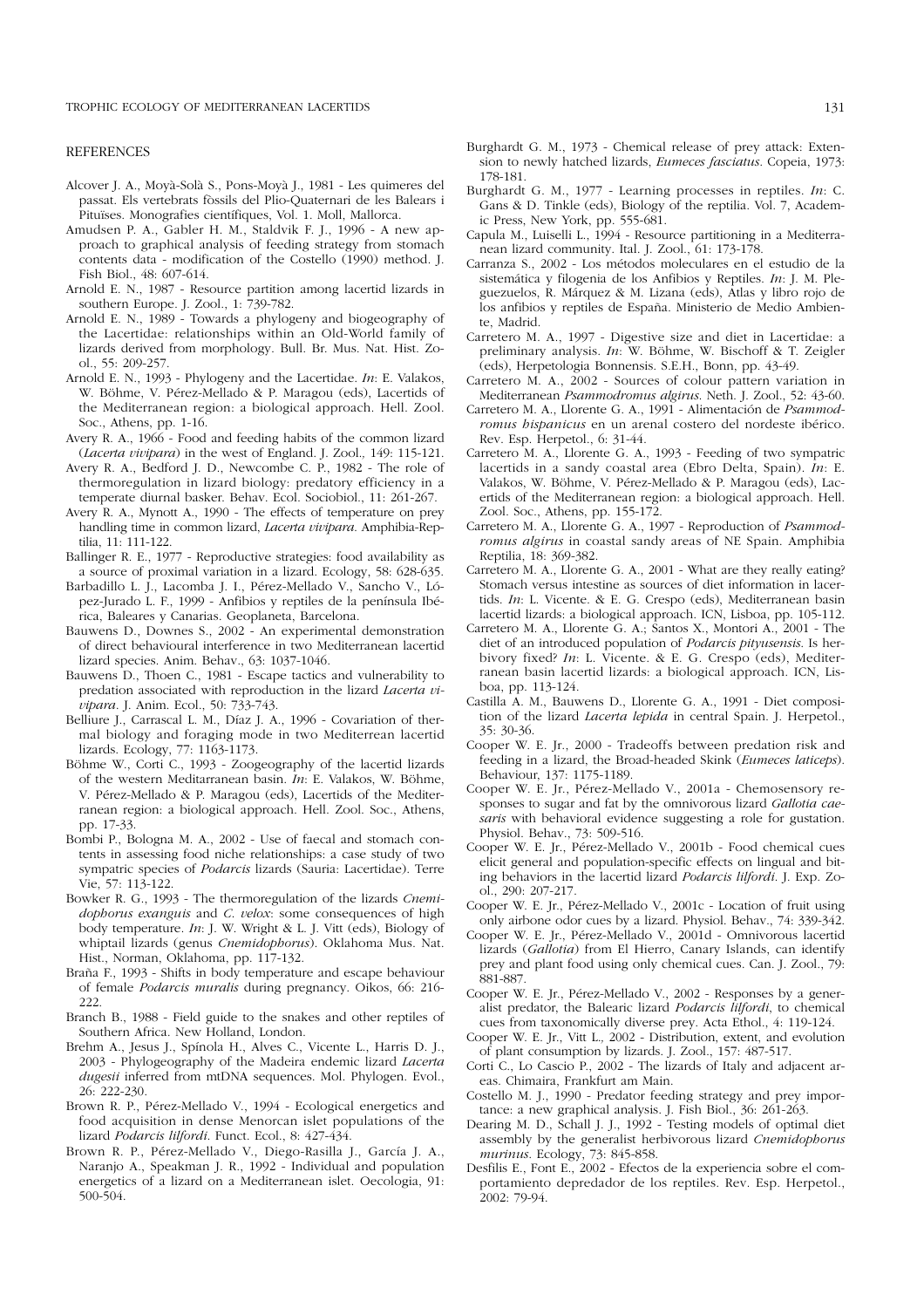- Desfilis E., Font E., Gómez A., 1993 An ethological study of feeding in the lizards, *Podarcis hispanica*. *In*: E. Valakos, W. Böhme, V. Pérez-Mellado & P. Maragou (eds), Lacertids of the Mediterranean region: a biological approach. Hell. Zool. Soc., Athens, pp. 183-198.
- Díaz J. A., 1994 Effects of body temperature on the predatory behaviour of the lizard *Psammodromus algirus* hunting winged and wingless prey. Herpetol. J., 8: 245-251.
- Díaz J. A., 1995 Prey selection by lacertid lizards: A short review. Herpetol. J., 5: 245-251.
- Díaz J. A., Alonso-Gómez A. L., Delgado M. J., 1994 Seasonal variation of gonadal development, sexual steroids, and lipid reserves in a population of the lizard *Psammodromus algirus*. J. Herpetol., 28: 199-205.
- Díaz I. A., Carrascal L. M., 1990 Prev size and food selection of *Psammodromus algirus* (Lacertidae) in central Spain. J. Herpetol., 24: 342-347.
- Díaz J. A., Carrascal L. M., 1993 Variation in the effect of profitability on prey size selection by the lacertid lizard *Psammodromus algirus*. Oecologia, 94: 23-29.
- Domínguez J. F., Salvador A., 1990 Disponibilidad y uso de recursos tróficos *por Lacerta schreiberi* y *Podarcis bocagei* en simpatria en una localidad de la Cordillera Cantábrica. Amphibia-Reptilia, 11: 237-246.
- Downes S., Shine R., 1999 Do incubation-induced changes in lizard's phenotype influence its vulnerability to predators? Oecologia, 120: 9-18.
- Estes R., 1983 The fossil record and early distribution of lizards. *In*: A. G. J. Rhodin & K. Miyata (eds), Advances in herpetology and evolutionary biology. Museum of comparative Zoology, Cambridge, Massachusetts, pp. 265-398.
- EMBL, 2002 The EMB Reptile Database. December 2002 update. http://www.embl-heidelberg.de/~uetz/livingreptiles.html
- Felsestein J., 1985 Phylogenies and comparative method. Am. Nat., 125: 1-15.
- Garland T. Jr., 1992 Rate tests for phenotypic evolution using phylogenetically independent contrasts. Am. Nat., 140: 509-519.
- Gil M., Pérez-Mellado V., Guerrero F., 1993 Trophic ecology of *Acanthodactylus erythrurus*. Is there a dietary shift. *In*: E. Valakos, W. Böhme, V. Pérez-Mellado, & P. Maragou (eds), Lacertids of the Mediterranean region: a biological approach. Hell. Zool. Soc., Athens, pp. 199-211.
- Harris D. J., Arnold E. N., 1999 Relationships and evolution of wall lizards, *Podarcis* (Reptilia, Lacertidae) based on partial mitochondrial DNA sequences. Copeia, 1999: 740-754.
- Harris D. J., Arnold E. N., 2000 Elucidation of the relationships of spiny-footed lizards, *Acanthodactylus* spp. (Reptilia: Lacertidae) using mitochondrial DNA sequence, with comments on their biogeography and evolution. J. Zool., 252: 351-362.
- Harris D. J., Arnold E. N., Thomas R. H., 1998 Relationships of the lacertid lizards (Reptilia: Lacertidae) estimated from mitochondrial DNA sequences and morphology. Proc. R. Soc. Lond., 265: 1939-1948.
- Herrel A., Aerts P., De Vree F., 1998 Ecomorphology of the lizards feeding apparatus: a modelling approach. Neth. J. Zool., 48: 1-25.
- Herrel A., Spithoven R., Van Damme R., De Vree F., 1999 Sexual dimorphism of head size in *Gallotia galloti*: testing the niche divergence hypothesis by functional analyses. Funct. Ecol., 13: 289-297.
- Herrel A., Van Damme R., De Vree F., 1996 Sexual dimorphism of head size in *Podarcis hispanica atrata*: testing the dietary divergence hypothesis by bite force analysis. Neth. J. Zool.*,* 253-262.
- Herrel A., Van Damme R., Vanhooydonck B., De Vree F., 2001 The implications of bite performance for diet in two species of lacertid lizards. Can. J. Zool., 79: 662-670.
- Heulin B., 1985 Densité et organisation spatiale des populations du lézard vivipara *Lacerta vivipara* (Jacquin, 1787) dans les landes de la région de Paimpont. Bull. Ecol., 16: 177-186.
- Heulin B., 1986 Régime alimentaire estival et utilisation des ressources trophiques dans populations de *Lacerta vivipara*. Acta Oecol., 7: 135-150.
- Huey R. B., Pianka E. R., 1981 Ecological consequences of foraging mode. Ecology, 62: 991-999.
- Huey R. B., Pianka E. R., Vitt L. J., 2001 How often do lizards 'run on empty'? Ecology, 82: 1-7.
- Hurtubia J., 1973 Trophic diversity measurements in sympatric predatory species. Ecology, 54: 885-890.
- Joly P., 1988 Le régime alimentaire des Amphibiens: méthodes d'étude. Alytes, 6: 11-17.
- King G., 1996 Reptiles and herbivory. Chapman & Hall, New York.
- Llorente G. A., Cejudo D., Orrrit N., López-Jurado L. J., 1999 Área propuesta para la reintroducción del lagarto gigante de El Hierro (*Gallotia simonyi*). Análisis de la disponibilidad animal. *In*: L. F. López-Jurado & J. A. Mateo (eds), El lagarto gigante de El Hierro: bases para su conservación. AHE, Las Palmas de Gran Canaria, pp. 179-195.
- López P., Aragón P., Martín J., 1998 Iberian rock lizards (*Lacerta monticola cyreni*) assess conspecific information using composite signal from faecal pellets. Ethology, 104: 809-820.
- Magurran A. E., 1988 Ecological diversity and its measurement. Chapman & Hall, New York.
- Margalef R., 1991 Teoría de los sistemas ecológicos. Publicaciones de la Universidad de Barcelona, Barcelona.
- Martín J., 2002 Comportamiento bajo riesgo de depredación: optimización de las decisiones de escape en lacértidos. Rev. Esp. Herpetol., 2002: 71-78.
- Martín J., Avery R. A., 1997 Tail loss affects prey capture 'decisions' in the lizard *Psammodromus algirus*. J. Herpetol., 31: 292-295
- Martín J., López P., 1996 Avian predation on a large lizard (*Lacerta lepida*) found at low population densities in Mediterranean habitats: An analysis of bird diets. Copeia, 1996: 722 - 726.
- Martín J., Salvador A., 1993 Tail loss and foraging tactics of the Iberian rock-lizard*, Lacerta monticola*. Oikos, 66: 318-324.
- Maslak R., Pasko L., 1999 Predators of the common lizard (*Zootoca vivipara*) in a habitat of forest glade in SW Poland. Br. Herpetol. Soc. Bull., 67: 39-48.
- Molina-Borja M., 1986 Notes on the diet of *Gallotia stehlini* (Fam. Lacertidae) as obtained from behaviour observation. Vieraea, 16: 23-26.
- Mou Y. P., 1987 Ecologie trophique d'une population des lézards des murailles*, Podarcis muralis* dans l'ouest de la France. Terre Vie, 42: 81-100.
- Nogales M., Quilis V., Medina F. M., More J. L., Trigo L. S., 2002 Are predatory birds effective secondary seed dispersers? Biol. J. Linn. Soc., 75: 345-352.
- Olsson M., Madsen T., 1999 Sexual selection and sperm competition in reptiles. *In*: T. R. Birkhead & A. P. Møller (eds), Sperm competition and sexual selection. Academic Press, London, pp. 503-610.
- Orrit N., Llorente G. A., López-Jurado L. J., 1999 Área propuesta para la reintroducción del lagarto gigante de El Hierro (*Gallotia simonyi*). Análisis de la disponibilidad vegetal. *In*: L. F. López-Jurado & J. A. Mateo (eds), El lagarto gigante de El Hierro: bases para su conservación. AHE, Las Palmas de Gran Canaria, pp. 157-177.
- Ostrom J. H., 1963 Further comments on herbivorous lizards. Evolution, 17: 368-369.
- Pérez-Mellado V., 1992 Ecology of lacertid lizards in a desert area of Eastern Morocco. J. Zool., 226: 369-386.
- Pérez-Mellado V., Bauwens D., Gil M., Guerrero F., Lizana M., Ciudad M. J., 1991 - Diet composition and prey selection in the lizard *Lacerta monticola*. Can. J. Zool.*,* 69: 1728-1735.
- Pérez-Mellado V., Cortázar G., López-Vicente M., Perera A., Sillero N., 2000 - Interactions between *Podarcis lilfordi* and the plant *Dracunculus muscivorus*. Amphibia-Reptilia, 21: 223-226.
- Pérez-Mellado V., Corti C., 1993 Dietary adaptations and herbivory in lacertid lizards of the genus *Podarcis* from western Mediterranean islands (Reptilia: Sauria). Bonn. Zool. Beitr., 44: 193-220.
- Pérez-Mellado V., De la Riva I., 1993 Sexual size dimorphism and ecology: the case of a tropical lizard, *Tropidurus melanopleurus* (Sauria: Tropiduridae). Copeia, 1993: 969-976.